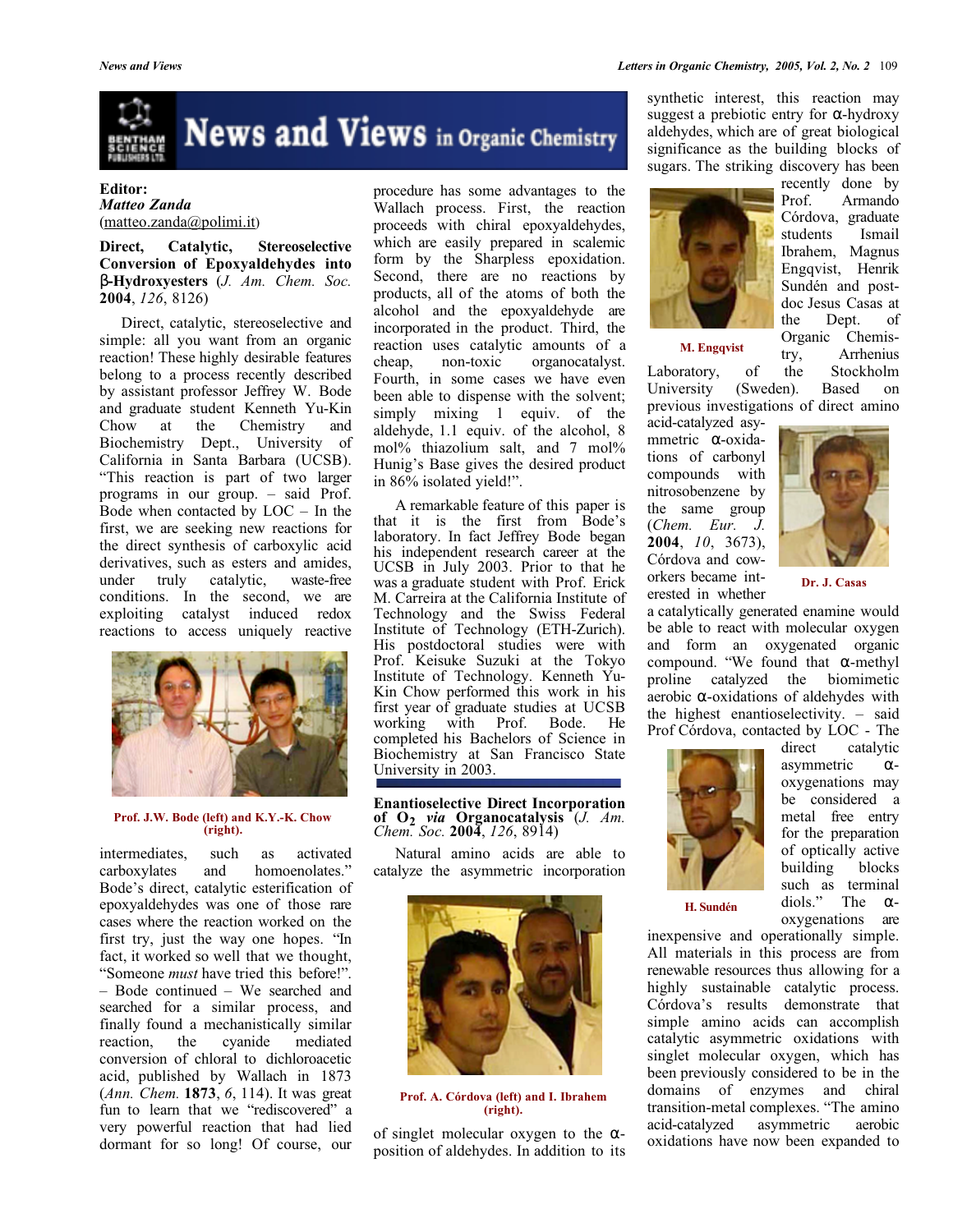ketone substrates. – continued Prof. Córdova referring to a paper in press in *Angew. Chem. Int. Ed.* - The simplest chiral amino acid alanine provided the highest asymmetry in the incorporation of molecular oxygen to ketones. We are currently performing density functional calculations of the reaction in order to get a better understanding of the transition states and to obtain higher stereoselectivity of the transformation."

#### **No-D NMR: RLi and RMgX Titers in Minutes** (*Org. Lett.* **2004**, *6*, 2567)

Determining the concentration of solutions of organometallic reagents is an onerous obligation that doesn't get done often enough in most labs. Now Professor Thomas R. Hoye, graduate student Brian M. Eklov, and



undergraduate student Mikhail Voloshin at the Chemistry Dept. of the University of Minnesota have reported a method, dubbed No-D (No Deuterium) Proton NMR Spectroscopy (or "No-D"), that reduces this

**Prof. Hoye**

task to a ten minute operation: squirt (cyclooctadiene standard), squirt (R-Met in hexanes or THF), record (the No-D spectrum), and integrate. Quantification is easily reliable to  $\pm 2\%$ .

"For some time now in our laboratory we have been routinely

recording proton NMR spectra of all types of solutions (*n*-BuLi/hexanes, coffee, an aliquot of an enolate reaction, … you name it) in an unorthodox fashion. said Prof. Hoye to



**B.M. Eklov**

LOC – Namely, no deuterated sol-vent is present and the spectra, necessarily then, are recorded in unlocked mode. It is important to repeat here what we have pointed out elsewhere; this is not a new idea. We can identify niche applications in the literature (and anecdotally), but there is no doubt that this technique is a) not at all mainstream and b) extremely valuable."

The first paper on the subject (*Org. Lett.* **2004**, *6*, 953) was designed to be



**M. Voloshin**

a "how to manual" for every synthetic chemist. "Learning to shim and record an unlocked sample is like learning to ride a bicycle once mastered, it is never forgotten. – added Prof. Hoye – Frankly, the bigger of phenylallyllithium by the deprotonation of allylbenzene by *n*-BuLi in THF at room temperature (Figure). The beautiful orange-black solution of anion gives rise to an equally beautiful spectrum and remains stable for days in an NMR tube with no special precautions. The bottom line: the technique is easy to use and it is powerful." Eklov and Voloshin reported that "this is so easy, even Professor Hoye can take the spectrum." Consider recording the No-D NMR spectrum of any (every?) solution!



**No-D 1H NMR spectrum of, as an example, phenylallyllithium recorded (at RT) within minutes of mixing allylbenzene [0.5 M] and n-butyllithium in hexanes/THF (experiment of James E. Kabrhel).**

wonder how much of your polar product was lost in an aqueous wash? Take the No-D of the water layer. That the approach is somehow 'unclean' probably contributed to the fact that the first student in the lab to really run with the idea was an undergraduate researcher, Misha Voloshin, who was not unduly biased by habit."

Hoye and coworkers have now detailed (*Org. Lett.* **2004**, *6*, 2567) a method for determining the titer of organolithium, -magnesium, and -zinc reagents, and there is no reason it can't be extended to many other classes of reagents as well. Nucleophilic or basic metal hydrides constitute another set for which titers are not easily available. "We are currently preparing a manuscript describing a 'reaction titration' that nicely addresses this problem (for, e.g., LiAlH<sub>4</sub>, DIBALH, Red-Al<sup>®</sup>, and NaH). – concluded Prof. Hoye – Finally, because No-D is a noninvasive technique (i.e., no workup), it can be used routinely to assess the generation and stability of reactive intermediates or to monitor their reaction progress. As but one (of dozens of) example(s), consider the formation

## **Self-immolative Dendrimer Biodegradability by Multi-enzymatic Triggering** (*Chem. Commun.* **2004**, 1614)

The modern therapy of serious diseases, such as cancer, needs more effective and better controlled drug delivery systems. This, in principle, could be achieved through a drug carrier, which upon proper stimulation,



#### **Dr. D. Shabat (left) and R. Amir (right).**

releases multiple loads of active molecule, then is effectively cleared out from circulation avoiding toxic side effects. Recently, the group led by Dr. Doron Shabat, senior lecturer at Tel-Aviv University (Israel), has reported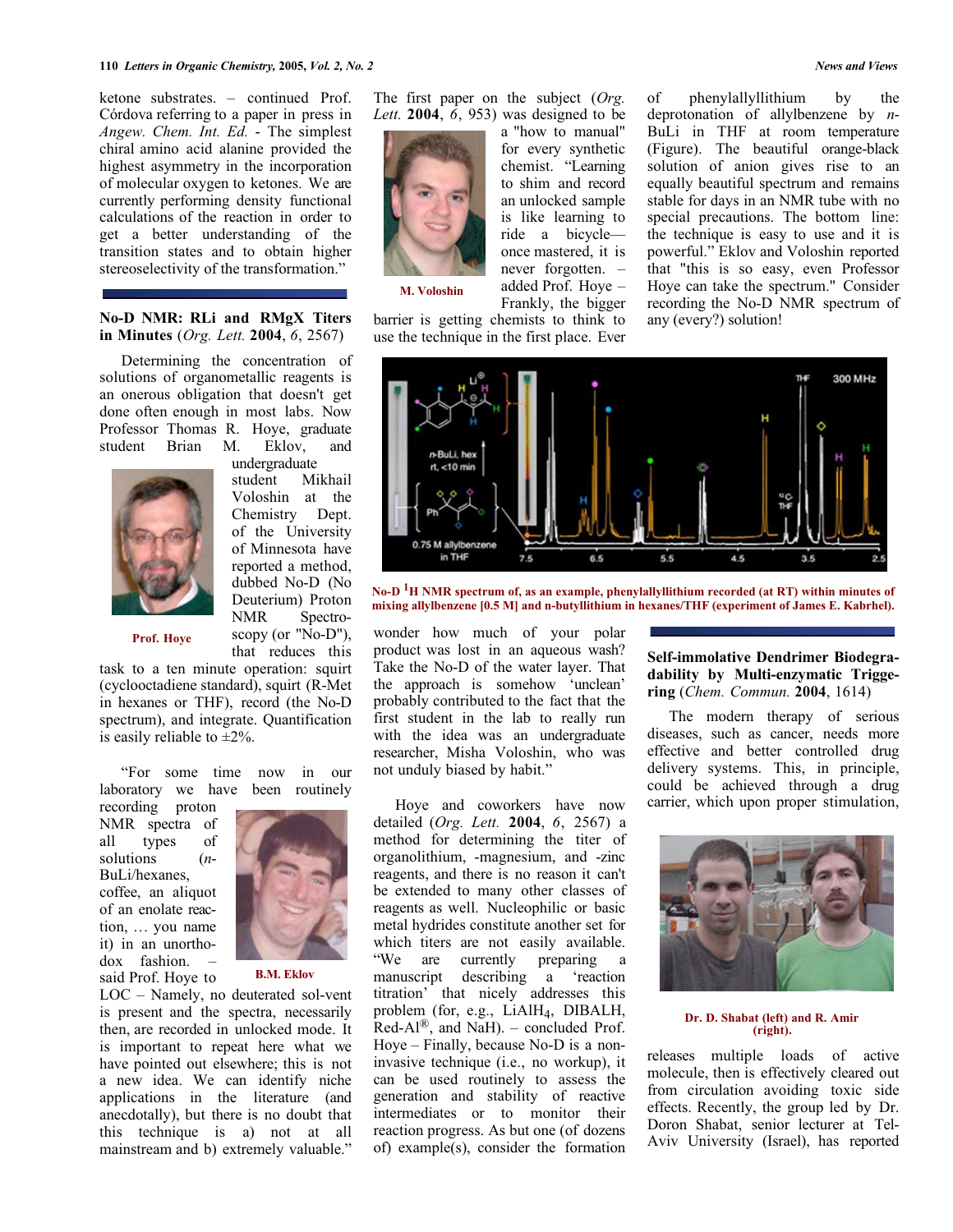

the design and synthesis of novel dendritic molecules, which were termed as Self-Immolative Dendrimers (*Angew. Chem. Int. Ed.* **2003,** *42*, 4494-4499). These dendrimers are designed to undergo a domino like fragmentation, which starts at the core and propagates along the dentritic skeleton towards the periphery with a consequent release of the end groups. Now, Dr. Shabat and graduate student Roey J. Amir have designed and synthesized new selfimmolative dendritic molecules. The new dendrons (Figure) are built with a multi-enzymatic triggering mechanism, which initiates their biodegradation through a self-immolative chain fragmentation to release a reporter group from the focal point. The dendritic<br>backbone is constructed from backbone is constructed polycarbamate linkages, which are stable to hydrolysis and enhance the dendrons solubility in water. The degradation can readily take place under physiological conditions following enzymatic triggering.

Preliminary studies have shown that such a dendrimer acts like an "OR" molecular logic gate which can be activated by multi-number of orthogonal agents. "Incorporation of different substrates in the dendron's periphery, should allow the use of diverged triggering enzymes. – said Dr. Shabat to LOC - This concept may be particularly important in the field of prodrug mono-therapy, if a drug molecule will be incorporated instead of the reporter unit. Especially in circumstances with more than one tumor-associated or targeted enzyme with different catalytic activity. Further studies of these dendritic molecules are under progress."

**New Total Synthesis of the Macrolide Borrelidin** (*Angew. Chem. Int. Ed.* **2004**, *43*, 3947)

Initially proposed by Woodward in 1957, the term macrolide has defined an interesting class of bioactive natural products that are structurally characterized by a macrocyclic lactone motif. Despite a common polyketide-based



biogenesis, the chemical structure of macrolides is very diverse and often contains unusual functionalities that contribute substantially to the biological activities of these compounds. The macrolide borrelidin exemplifies such features, by encompassing four 1,3 alternating methyl groups with a distinctive syn/syn/anti relationship. Moreover, the presence of a Z/E conjugated cyanodiene fragment (C12-C15) and the cyclopentane carboxylic acid unit (C18- C23) contribute to an unprecedented chemical structure. Isolated for the first time in 1949, borrelidin was found to possess a broad antibiotic profile and, in fact, it was so named due to its activity against *borrelia*, the spirochete of relapsing fever.

More recent studies indicated that borrelidin inhibits the process of angiogenesis at subnanomolar concentrations underlining its potential

as a lead structure for the development of new antiangiogenesis drugs. This information has spurred the development of new methods and strategies towards the chemical synthesis



**Prof. Theodorakis**

of this natural product. Three total syntheses of borrelidin have been described by James P. Morken (*J. Am. Chem. Soc.* **2003**, *125*, 1458), Stephen Hanessian (*J. Am. Chem. Soc.* **2003**, *125*, 13784), Satoshi Omura (*Org. Lett.* **2004**, *6*, 1865) and their coworkers.



In a recent article Prof. Emmanuel Theodorakis, graduate student Binh G. Vong, and Postdoctoral Researchers Dr. Sun Hee Kim, and Dr. Sunny Abraham at the Chemistry and Biochemistry Dept., University of California, San Diego, reported a new stereoselective synthesis of borrelidin. "Crucial to the synthesis was the installation of the cyano group after construction of the 18-membered macrocyclic ring of this natural product. – said Prof. Theodorakis contacted by LOC – This reaction proceeded with excellent regioselectivity by implementing a novel Mo(0)-catalyzed hydrostannation of an enynone precursor. The latter compound could be easily formed by connection of two main fragments *via* a sequence of reactions that includes alkyne addition (formation of C11-C12 bond), Mukaiyama aldol reaction (formation of C2-C3 bond) and Yamaguchi macrolactonization (formation of macrocyclic scaffold), thus adding to the convergence of the overall strategy. Moreover, the late installation of the cyano unit in a fully functionalized macrocyclic motif paves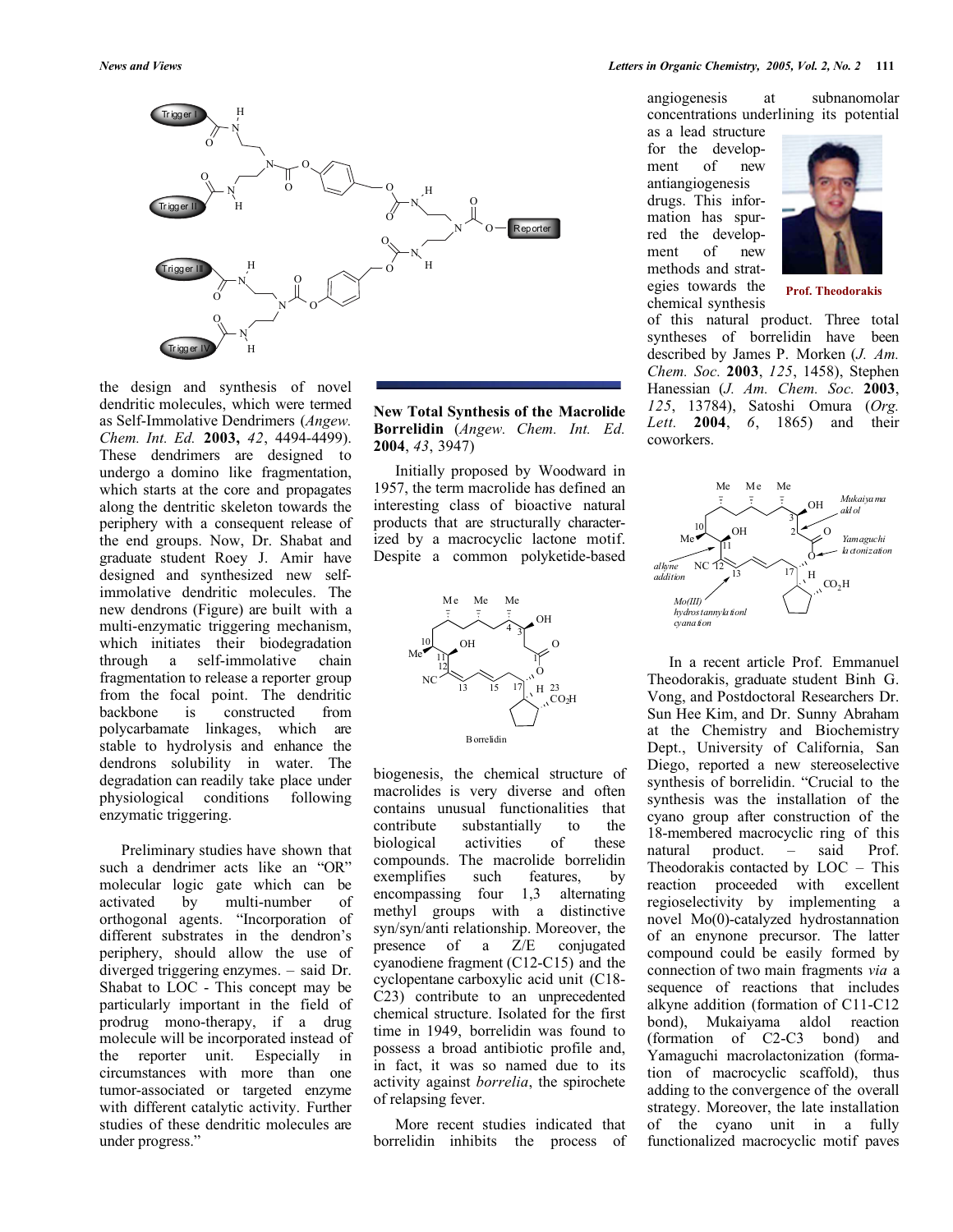the way for the preparation of synthetic analogs of this natural product thereby

its structure-activity leading to<br>evaluation."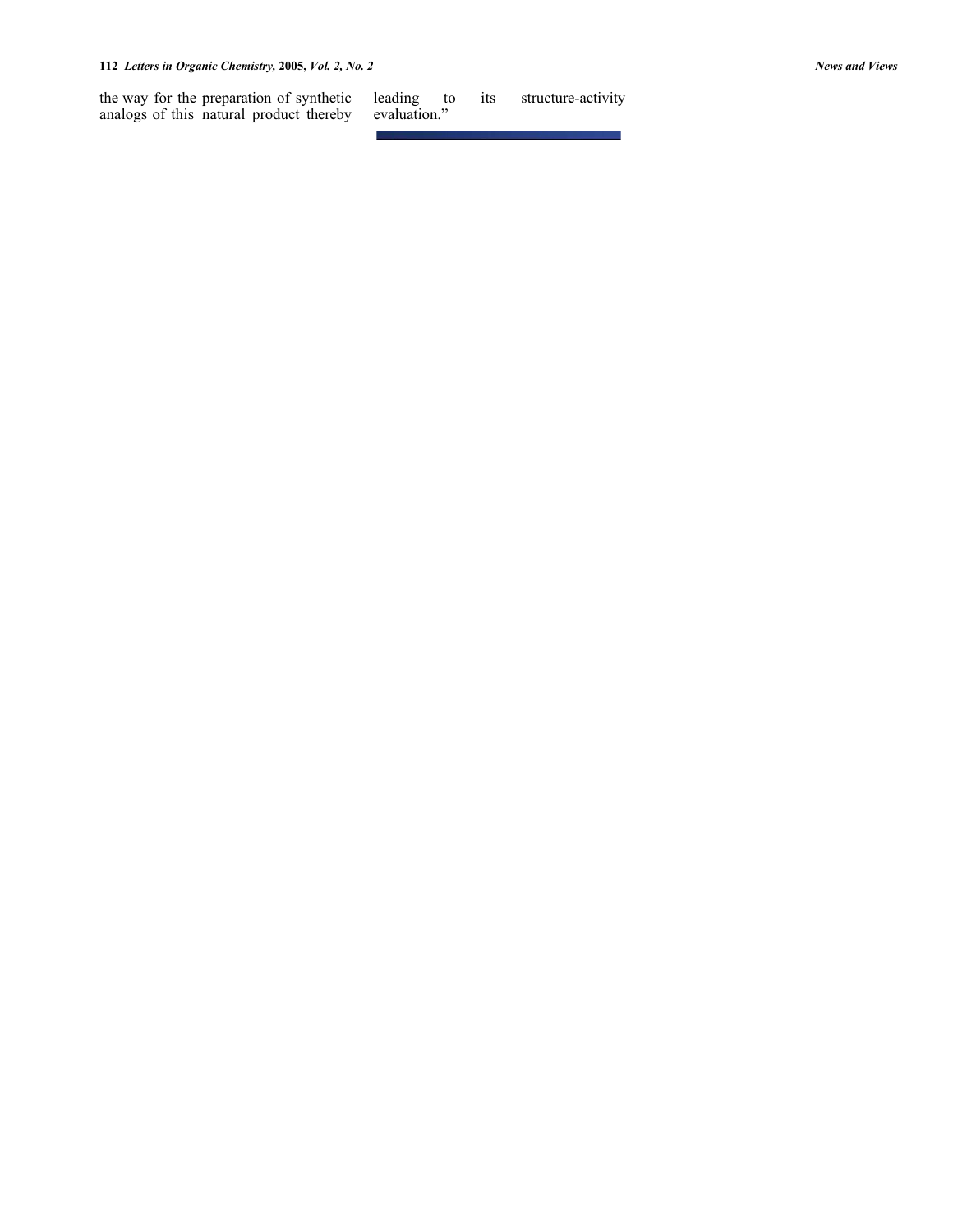Copyright of Letters in Organic Chemistry is the property of Bentham Science Publishers Ltd. and its content may not be copied or emailed to multiple sites or posted to a listserv without the copyright holder's express written permission. However, users may print, download, or email articles for individual use.